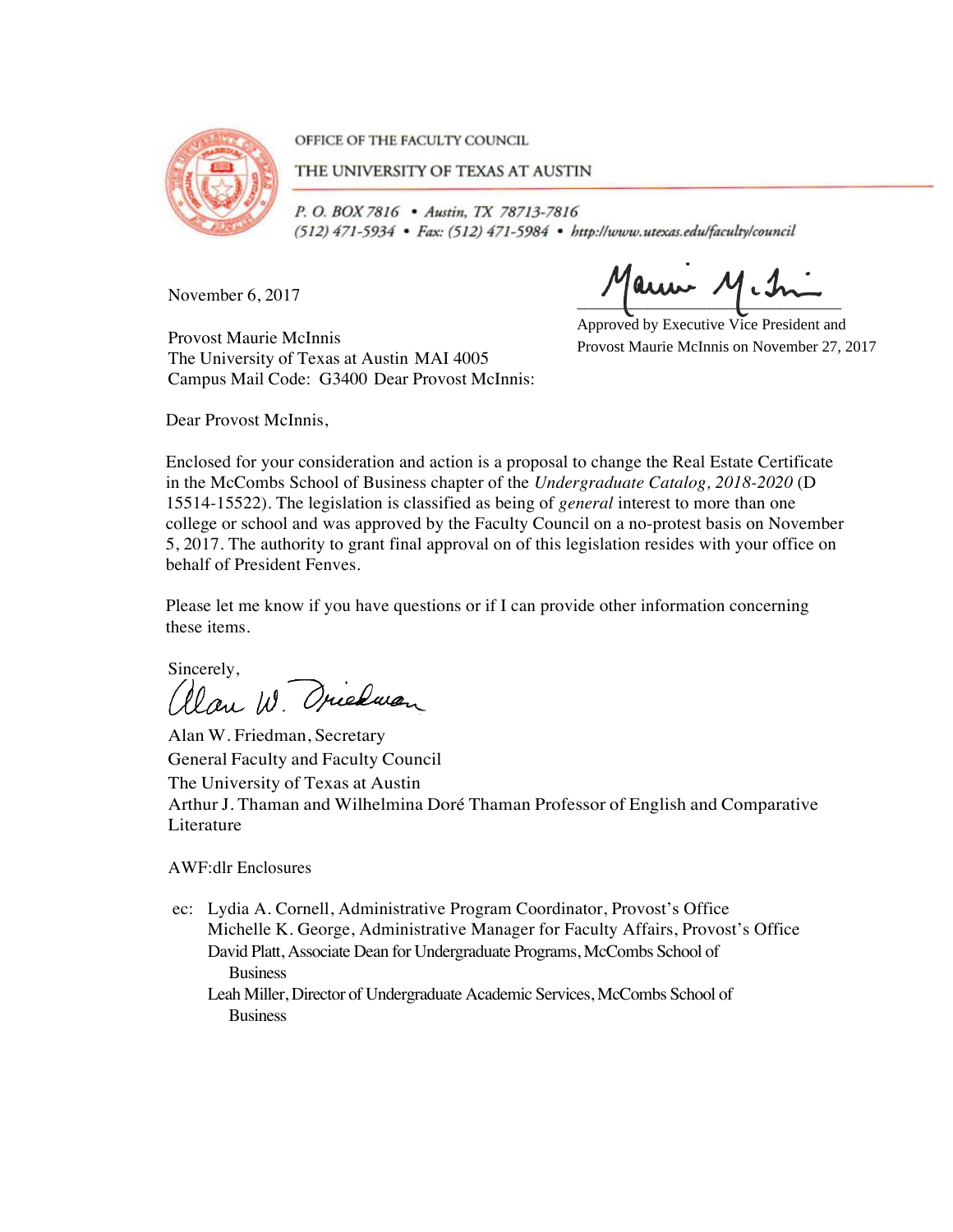### DOCUMENTS OF THE GENERAL FACULTY

# **PROPOSED CHANGES TO THE REAL ESTATE CERTIFICATE IN THE MCCOMBS SCHOOL OF BUSINESS CHAPTER IN THE** *UNDERGRADUATE CATALOG, 2018-2020*

Dean Jay Hartzell in the McCombs School of Business has filed with the Secretary of the Faculty Council the following proposal to change the Real Estate Certificate in the McCombs School of Business chapter in the *Undergraduate Catalog, 2018-2020*. On February 6, 2017, the Undergraduate Program Committee approved the proposal. On April 26, 2017, the Dean approved the it. The Secretary has classified this proposal as legislation of general interest to more than one college or school.

The Committee on Undergraduate Degree Program Review recommended approval of the proposal on October 17, 2017, and forwarded it to the Office of the General Faculty. The Faculty Council has the authority to approve this legislation on behalf of the General Faculty. The authority to grant final approval on this legislation resides with the Provost on behalf of the President.

If no objection is filed with the Office of the General Faculty by the date specified below, the legislation will be held to have been approved by the Faculty Council. If an objection is filed within the prescribed period, the legislation will be presented to the Faculty Council at its next meeting. The objection, with reasons, must be signed by a member of the Faculty Council.

To be counted, a protest must be received in the Office of the General Faculty by November 5, 2017.

 $\mathcal{W}_{out}$   $\mathcal{W}$ Oriena

Alan W. Friedman, Secretary of the General Faculty and Faculty Council The University of Texas at Austin Arthur J. Thaman and Wilhelmina Doré Thaman Professor of English and Comparative Literature

Distributed through the Faculty Council Wiki site https://wikis.utexas.edu/display/facultycouncil/Wiki+Home on October 23, 2017.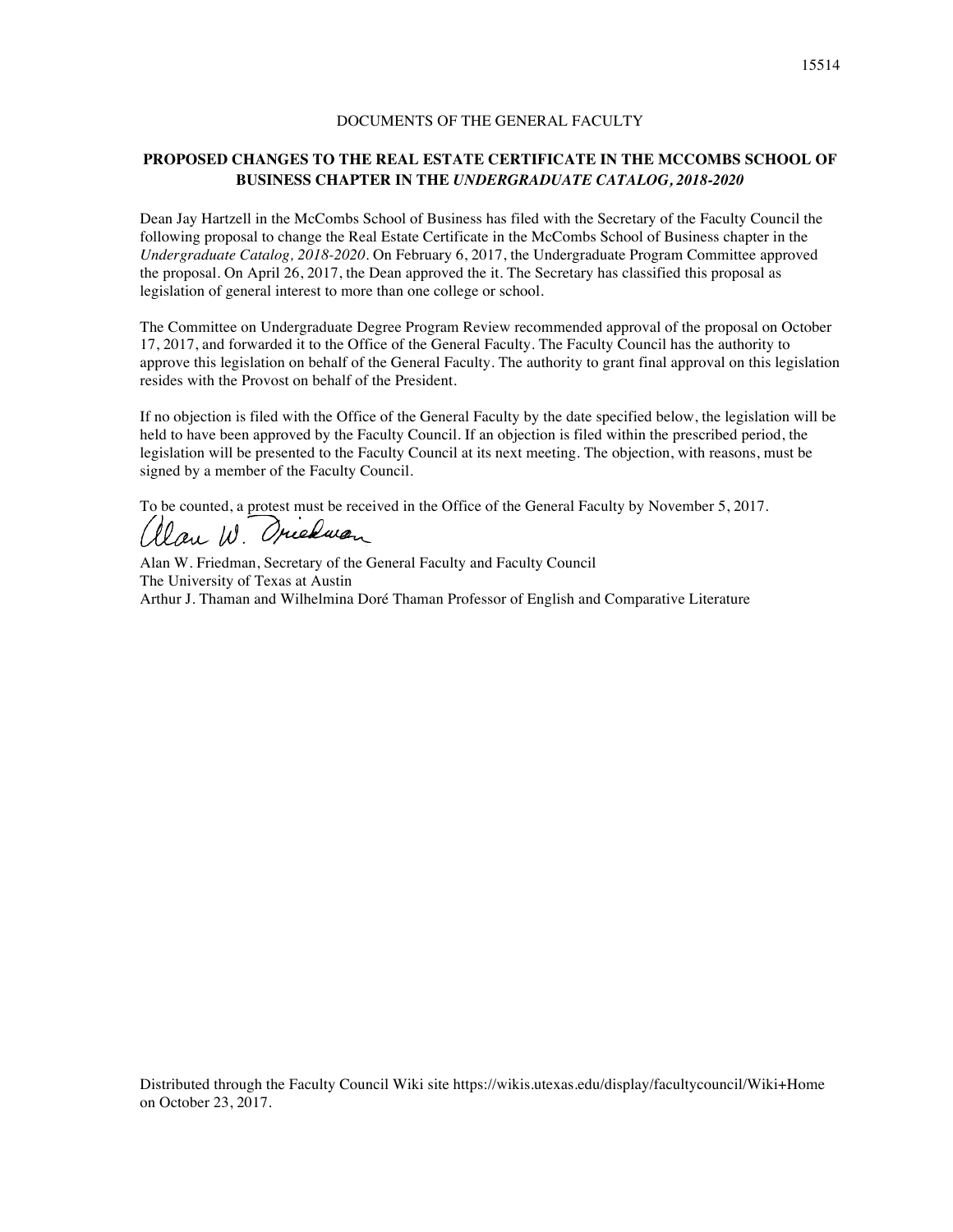# **PROPOSED CHANGES TO THE REAL ESTATE CERTIFICATE IN THE MCCOMBS SCHOOL OF BUSINESS CHAPTER IN THE** *UNDERGRADUATE CATALOG, 2018-2020*

|    | <b>Type of Proposal:</b><br>New Certificate Program<br>Change an Existing Certificate Program<br>Delete a Program                                                                                                                                                                                                                                                                                                                                                                                                                                                                                                                                                                                                                                                                                                                                                                                                                                                                                                                      |  |  |  |  |  |  |
|----|----------------------------------------------------------------------------------------------------------------------------------------------------------------------------------------------------------------------------------------------------------------------------------------------------------------------------------------------------------------------------------------------------------------------------------------------------------------------------------------------------------------------------------------------------------------------------------------------------------------------------------------------------------------------------------------------------------------------------------------------------------------------------------------------------------------------------------------------------------------------------------------------------------------------------------------------------------------------------------------------------------------------------------------|--|--|--|--|--|--|
|    | Note: If the certificate program proposed for addition or change includes a requirement of 21 to 24<br>semester credit hours, an additional form is required for THECB approval/notification                                                                                                                                                                                                                                                                                                                                                                                                                                                                                                                                                                                                                                                                                                                                                                                                                                           |  |  |  |  |  |  |
|    | $\boxtimes$ General<br>Exclusive<br><b>Major</b><br><b>Proposed classification:</b>                                                                                                                                                                                                                                                                                                                                                                                                                                                                                                                                                                                                                                                                                                                                                                                                                                                                                                                                                    |  |  |  |  |  |  |
| 1. | IF THE ANSWER TO ANY OF THE FOLLOWING QUESTIONS IS YES, THE COLLEGE MUST<br>CONSULT LINDA DICKENS, DIRECTOR OF ACCREDITATION AND ASSESSMENT, TO<br>DETERMINE IF SACSCOC APPROVAL IS REQUIRED.<br>No $\boxtimes$<br>Is this a new transcript-recognized certificate program?<br>$Yes \mid \mid$<br>٠<br>No $\boxtimes$<br>Is this a request to delete an existing transcript-recognized certificate program?<br>$Yes$    <br>٠<br>Does the certificate offer courses that will be taught off campus?<br>No $\boxtimes$<br>Yes<br>٠<br>No $\boxtimes$<br>Will courses in this program be delivered electronically?<br>$Yes \Box$<br>٠                                                                                                                                                                                                                                                                                                                                                                                                    |  |  |  |  |  |  |
|    | Will courses be developed specifically for the new certificate?<br>No $\boxtimes$<br>$Yes$ $\Box$<br>٠                                                                                                                                                                                                                                                                                                                                                                                                                                                                                                                                                                                                                                                                                                                                                                                                                                                                                                                                 |  |  |  |  |  |  |
| 2. | THIS PROPOSAL INVOLVES: (Please check all that apply)<br>$\boxtimes$ Courses in other colleges<br>$\boxtimes$ Courses in proposer's college that are<br>Flags<br>frequently taken by students in other<br>colleges<br>Change in course sequencing for an<br>Course in the core<br>Courses that have to<br>existing program<br>be added to the<br>curriculum<br>inventory<br>Change in admission<br>Requirements not explicit in the<br>catalog language (e.g., lists of<br>requirements (external or<br>acceptable courses maintained by<br>internal)<br>department office)                                                                                                                                                                                                                                                                                                                                                                                                                                                            |  |  |  |  |  |  |
| 3. | <b>SCOPE OF PROPOSED CHANGE:</b><br>Yes $\nabla \mathbb{N}$ No<br>Does this proposal impact other colleges/schools?<br>a.<br>If yes, then how? The additional options for certificate courses are available for any student who<br>pursues the Real Estate certificate. No significant budgetary or enrollment changes are anticipated.<br>Do you anticipate a net change in the number of students in your college?<br>Yes $\Box$ No $\boxtimes$<br>b.<br>If yes, how many more (or fewer) students do you expect?<br>Do you anticipate a net increase (or decrease) in the number of students from outside of your college<br>c.<br>Yes $\Box$ No $\boxtimes$<br>taking classes in your college?<br>If yes, please indicate the number of students and/or class seats involved.<br>Do you anticipate a net increase (or decrease) in the number of students from your college taking<br>d.<br>courses in other colleges?<br>Yes $\Box$ No $\boxtimes$<br>If yes, please indicate the number of students and/or class seats involved. |  |  |  |  |  |  |
|    | If 3 a, b, c, or d was answered with yes, please answer the following questions. If the proposal has                                                                                                                                                                                                                                                                                                                                                                                                                                                                                                                                                                                                                                                                                                                                                                                                                                                                                                                                   |  |  |  |  |  |  |

**potential budgetary impacts for another college/school, such as requiring new sections or a nonnegligible increase in the number of seats offered, at least one contact must be at the college-level.**

How many students do you expect to be impacted?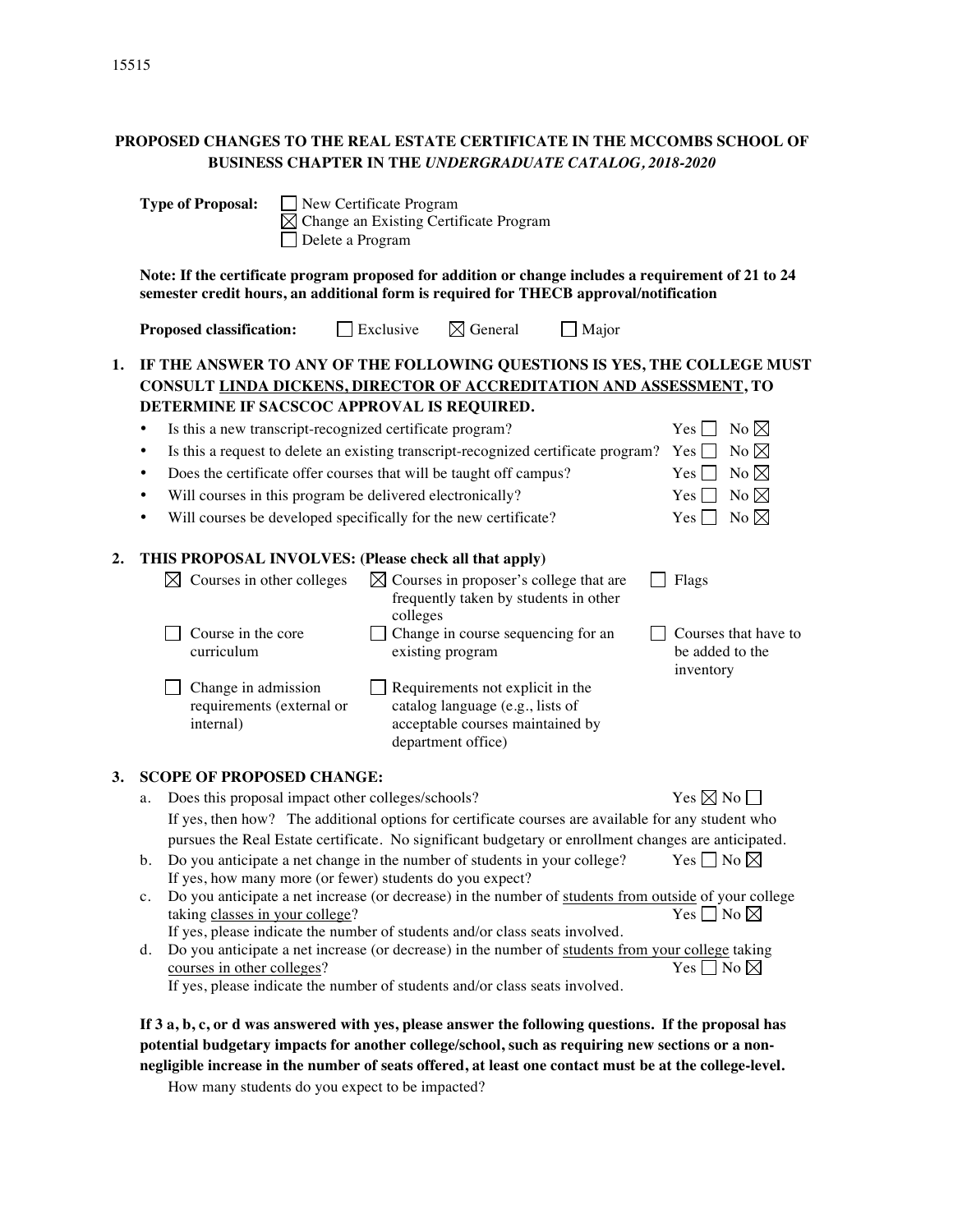Any student wishing to pursue the Real Estate certificate. There is no potential budgetary impact for another college/school; the new courses added were already accepted by the certificate but now have numbered topics; the GRG class was always accepted through its URB cross-list.

Impacted schools must be contacted and their response(s) included: N/A, no classes actually new to the certificate from different colleges are being added.

Person communicated with:

Date of communication:

Response:

### **4. OFFICIAL CERTIFICATE NAME:** Undergraduate Certificate: Real Estate

# **5. PROPOSED IMPLEMENTATION DATE**: Fall 2018

- **6. CIP CODE** (administrative unit awarding the certificate)**:** 52.1501 Real Estate
- **7. STATEMENT OF OBJECTIVE**: Unchanged. Provide both McCombs and non-McCombs undergraduate students with the opportunity to have an officially recognized concentration in the study of real estate.
- **8. NUMBER OF STUDENTS EXPECTED TO RECEIVE THE CERTIFICATE EACH SEMESTER:**  Unchanged. Twenty-five to thirty each year.
- **9. NUMBER OF HOURS REQUIRED FOR COMPLETION (Note: If the number of required hours is 21 to 24, THECB form is required**: Unchanged. Eighteen.

| Name of<br>Faculty<br>Member | College/Department                             | Title at UT Austin                                               | Highest Degree and<br>Awarding Institution |
|------------------------------|------------------------------------------------|------------------------------------------------------------------|--------------------------------------------|
| Greg Hallman<br>(chair)      | McCombs/Finance                                | Senior Lecturer<br>Director, Real Estate<br>Fund Program         | Ph.D., University of Texas<br>at Austin    |
| Paul Adams*                  | Liberal<br>Arts/Geography                      | Associate<br>Professor/Director,<br><b>Urban Studies Program</b> | Ph.D., University of<br>Wisconsin-Madison  |
| Jay Hartzell*                | McCombs/Finance                                | Program Chair/<br>Professor/REFIC<br>Director                    | Ph.D., University of Texas<br>at Austin    |
| Juan Miró*                   | Architecture                                   | Professor/Associate<br>Dean for Undergraduate<br>Programs        | M. Arch, Yale University                   |
| Paula Murray*                | McCombs/Business,<br>Government and<br>Society | Professor                                                        | J.D., University of Texas at<br>Austin     |
| William Way                  | McCombs/Finance                                | Senior Lecturer<br>Program Advisor, RE<br>Certificate            | M.B.A., University of<br>Texas at Austin   |

### **10. LIST FACULTY ON THE CERTIFICATE PROGRAM FACULTY COMMITTEE**.

**11. ACADEMIC COURSE REQUIREMENTS**: Use this table to identify the courses that qualify for this certificate program.

Changes have been incorporated into this table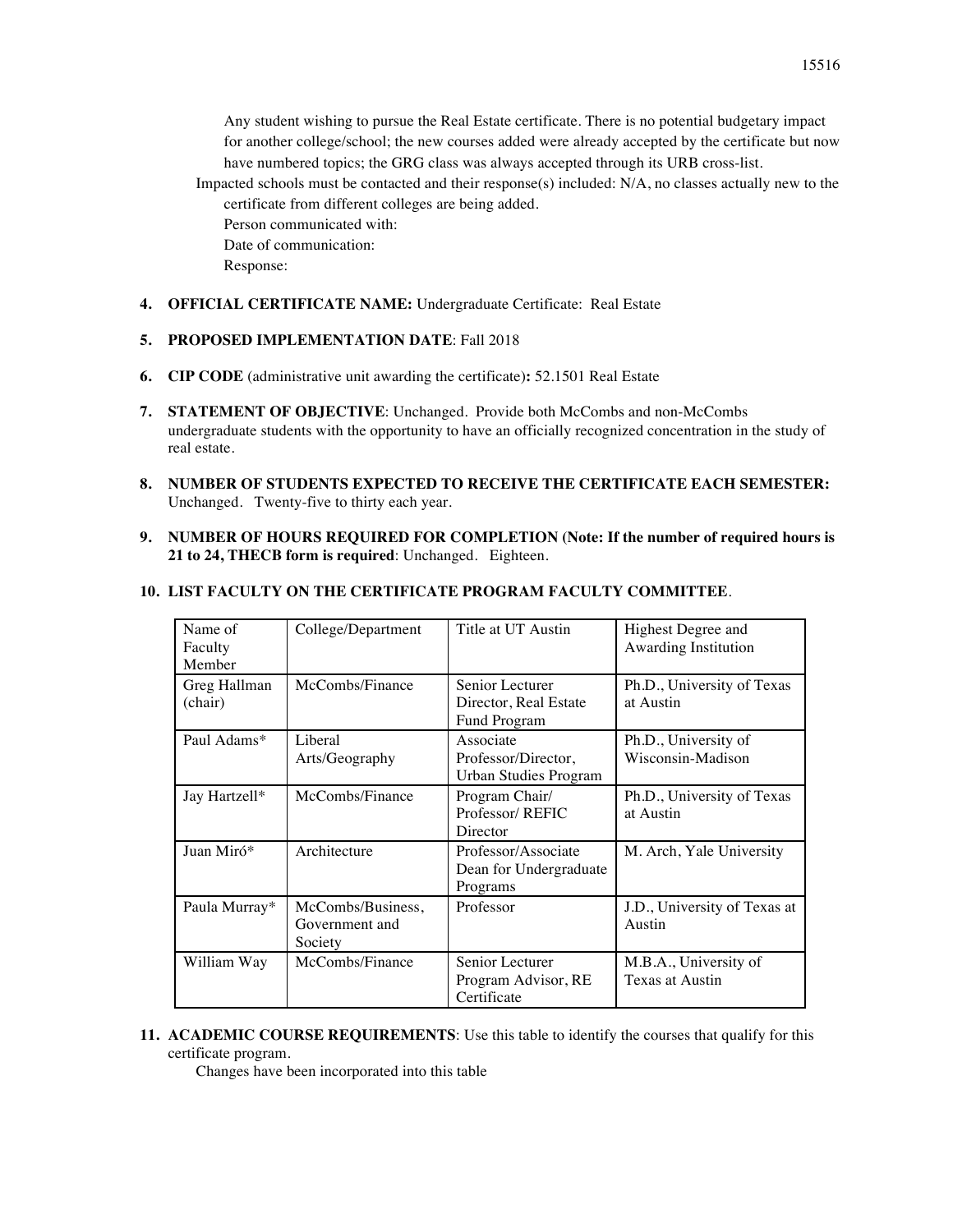| Course          | Course Title                                                                     | <b>SCH</b>                  |  |
|-----------------|----------------------------------------------------------------------------------|-----------------------------|--|
| Abbreviation    |                                                                                  |                             |  |
| and Number      |                                                                                  |                             |  |
|                 |                                                                                  | 3                           |  |
| #R E 358        | Introduction to Real Estate and Urban Land Development                           |                             |  |
|                 | (#prerequisite will change spring 2017 to: Accounting 310F or                    |                             |  |
|                 | 311 or 311H; and Finance 357 or 357H."                                           | 3                           |  |
| #R E 376G       | Real Estate Investment (#prerequisite: R E 358)                                  |                             |  |
|                 | Four of the following courses (at least 6 hours from outside of the McCombs      | 12(3)                       |  |
|                 | School; for students who complete the Real Estate Fund program at least 3 hours  | each                        |  |
|                 | from outside of the McCombs School):                                             | course)                     |  |
| #R E 360.1      | Taxation of Real Estate Investments (#prerequisite: R E 358)                     | 3                           |  |
| <sub>or</sub>   |                                                                                  |                             |  |
| #ACC 378.5      | Taxation of Real Estate Investments (#prerequisite: ACC 311 or                   |                             |  |
|                 | 311H, and 312 or 312H, with a grade of at least C- in each;                      |                             |  |
|                 | upper-division standing.)                                                        |                             |  |
| or              |                                                                                  |                             |  |
| #ACC 326        | Financial Accounting—Intermediate (#prerequisite: ACC 311 or                     |                             |  |
|                 | 311H, and 312 or 312H, with a grade of at least C- in each; and                  |                             |  |
|                 | FIN 357 or 357H)                                                                 |                             |  |
| #R E 378K       |                                                                                  |                             |  |
|                 | Real Estate Finance and Syndication (#prerequisite: FIN 367 or                   | 3                           |  |
|                 | R E 358)                                                                         |                             |  |
| #LEB 363        | Real Estate Law (#prerequisite: Thirty semester hours of                         | 3                           |  |
|                 | undergraduate coursework, or consent of instructor)                              |                             |  |
| #ARE 323K       | Project Management and Economics (#prerequisite: C E 333T,                       | 3                           |  |
|                 | and M 408D or 408M)                                                              |                             |  |
| #ARE 358        | Cost Estimating in Building Construction (#prerequisite: A E                     | 3                           |  |
|                 | 335)                                                                             |                             |  |
| #ARE 366        | Contracts, Liability, and Ethics (#prerequisite: A E 323K)                       | 3                           |  |
| #ARE 376        | Building Information Modeling for Capital Projects                               | 3                           |  |
|                 | (#prerequisite: A E 320L and 323K)                                               |                             |  |
| <b>ARC 308</b>  | Architecture and Society                                                         | $\mathfrak{Z}$              |  |
| #ARC 318K       | World Architecture: Origins to 1750 (#prerequisite: For students                 | 3                           |  |
|                 |                                                                                  |                             |  |
|                 | in the School of Architecture, ARC 308 with a grade of at least<br>$\mathcal{C}$ |                             |  |
|                 |                                                                                  |                             |  |
| #ARC 318L       | World Architecture: The Industrial Revolution to the Present                     |                             |  |
|                 | (#prerequisite: For students in the School of Architecture, ARC                  |                             |  |
|                 | 318K with a grade of at least C; for others, twelve semester                     |                             |  |
|                 | hours of college coursework is recommended)                                      |                             |  |
| #ARC 327C       | Urban Design History, Theory, and Criticism (#prerequisite: For                  | 3                           |  |
|                 | students in the School of Architecture, upper-division standing;                 |                             |  |
|                 | for others, upper-division standing and consent of instructor)                   |                             |  |
| #ARC 327E       | Alternative Real Estate Action (#prerequisite: Upper-division                    | 3                           |  |
|                 | standing)                                                                        |                             |  |
| <b>ARC 327F</b> | American Dream: Status Quo and Alternatives                                      | 3                           |  |
| #ARC 327R.3     | City as Form and Idea (#prerequisite: Upper-division standing)                   | $\ensuremath{\mathfrak{Z}}$ |  |
| #ARC            | Global Housing Challenge (#prerequisite: Upper-division                          | 3                           |  |
| 327R.11         | standing)                                                                        |                             |  |
| #ARC            | Managing the Design Project (#prerequisite: Upper-division                       |                             |  |
| 327R.13         | standing)                                                                        | 3                           |  |
|                 |                                                                                  |                             |  |
| #ARC            | Urban Land Institute Workshop (#prerequisite: Upper-division                     | 3                           |  |
| 327R.19         | standing)                                                                        |                             |  |
| #ARC 342E       | History and Theories of Landscape Architecture I                                 | 3                           |  |
|                 | (#prerequisite: Upper-division standing; for students in the                     |                             |  |
|                 | School of Architecture, ARC 318L with a grade of at least C;                     |                             |  |
|                 | for others, consent of instructor)                                               |                             |  |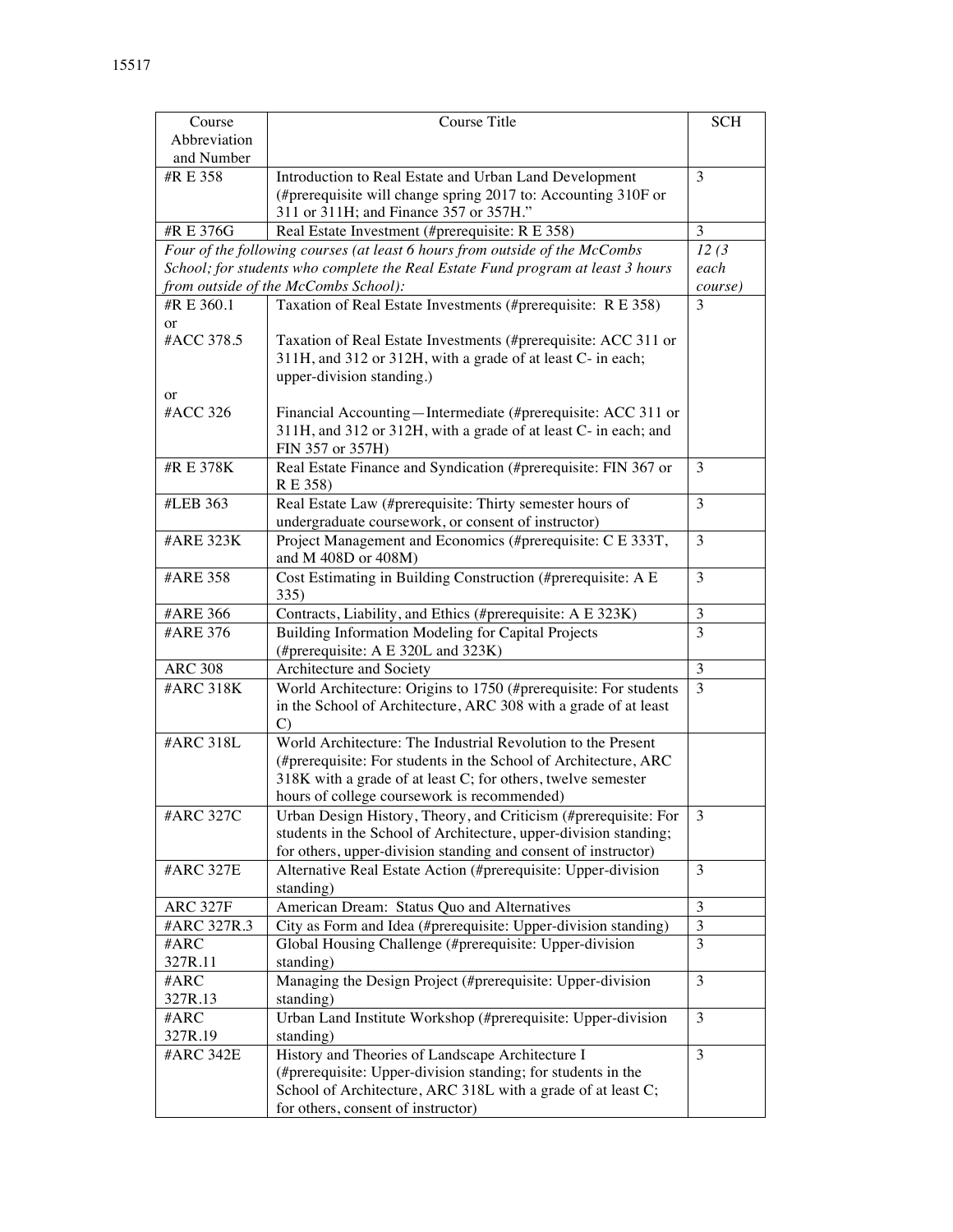| #ARC 342F       | History and Theories of Landscape Architecture II               | 3 |
|-----------------|-----------------------------------------------------------------|---|
|                 | (#prerequisite: Upper-division standing; for students in the    |   |
|                 | School of Architecture, ARC 318L with a grade of at least C;    |   |
|                 | for others, consent of instructor)                              |   |
| #ARC 350R       | Topics in Design Theory [must be pre-approved]                  | 3 |
| #CRP 369K       | Principles of Physical Planning (#prerequisite: For students in | 3 |
|                 | the School of Architecture: ARC 560R with a grade of at least   |   |
|                 | C; for others, consent of instructor)                           |   |
| #ECO 334K       | Urban Economics (#prerequisite: ECO 420K with a grade of at     | 3 |
|                 | least $C-$                                                      |   |
| #ECO 334L       | Regional Economics (#prerequisite: ECO 420K with a grade of     | 3 |
|                 | at least $C$ - $)$                                              |   |
| #FIN 377.3      | Security Analysis (#prerequisite: Credit or registration for    | 3 |
|                 | Finance 367 or 367Q, and consent of instructor)                 |   |
| <b>GRG 307C</b> | Introduction to Urban Studies                                   | 3 |
| <b>GRG 310C</b> | Spatial Data and Analysis                                       | 3 |
| #GRG 337        | The Modern American City (#prerequisite: Upper-division         | 3 |
|                 | standing)                                                       |   |
| #GRG 356T.1     | The Culture of Cities (#prerequisite: Upper-division standing)  | 3 |
| #GRG 360G       | Environmental Geographic Information Systems (#prerequisite:    | 3 |
|                 | <b>GRG 310C)</b>                                                |   |
| <b>URB 301</b>  | Introduction to Urban Studies                                   | 3 |
| #URB 354.7      | Vienna: Memory and the City                                     | 3 |
|                 | (#prerequisite: Upper-division standing)                        |   |
|                 |                                                                 |   |

**12. OTHER CERTIFICATE REQUIREMENTS:** Students must satisfy the courses used to fulfill certificate requirements on the letter-grade basis, and maintain a grade point average of at least 2.00 in these courses.

Add requirement that all certificate coursework must be completed in residence.

### **13. GIVE A DETAILED RATIONALE FOR CHANGE(S):**

1. Non-academic change: Remove "Undergraduate" and "Texas URE" when mentioning the Real Estate Certificate.

Rationale: Program is simplifying their center's branding, and moving away from using "Texas URE."

- 2. Remove FIN 320F as a prerequisite course option; all students will take FIN 357. Adjust wording to reflect this change and make the requirements clearer. Rationale: The foundational course for the certificate, RE 358, is being changed to have an increased finance component. In preparation for this, all students will need to have the content in FIN 357 to be academically prepared for RE 358. The Finance department will offer another section of FIN 357 in order to accommodate the increased demand. ACC 311 wasn't listed separately before as it is a prerequisite to FIN 357, but with this change it is clearer to list the accounting requirement explicitly for all students.
- 3. Add recommendation that students take an introductory statistics course.
	- Rationale: FIN 357 (now being required, see #4 below) has a prerequisite of STA 309 Elementary Business Statistics, which will be waived for non-business Real Estate Certificate students, along with B A 324. The certificate committee considers many of the non-business students will have a statistics course from their home colleges/schools, and do not believe that an absence of stats credit will disadvantage these students. However it is a good recommendation for all students to have an introductory statistics course.
- 4. Add specific information that students can apply for the certificate while taking the prerequisite accounting course, to then have access the finance prerequisite course. Rationale: The change in requiring all students to complete FIN 357 as a prerequisite course results in specific needs for timing of the application and acceptance into the program. The certificate program will make the admit decision before students complete either of the pre-reqs, accounting or finance.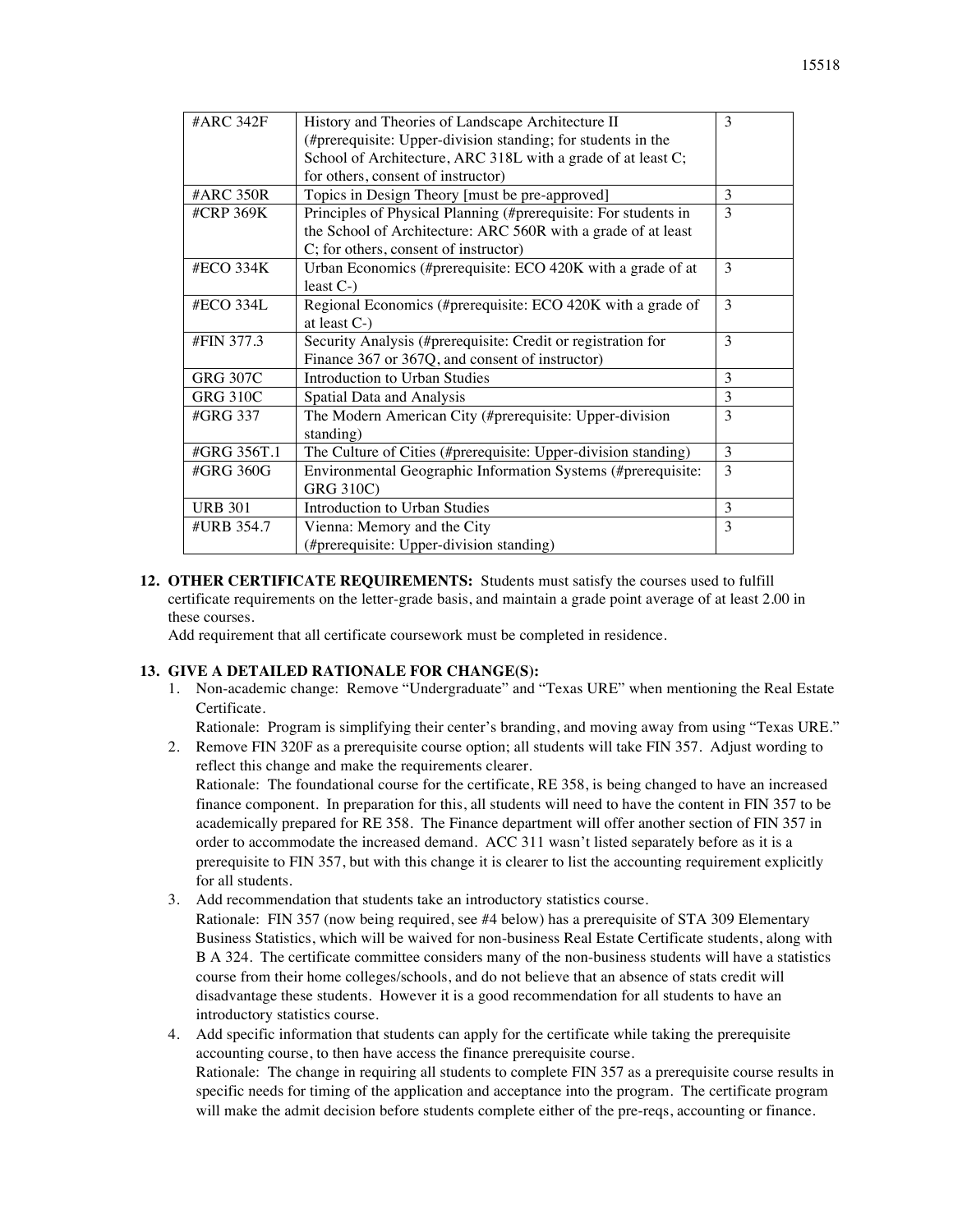The FIN 357 course is restricted to students in the McCombs School, so non-business Real Estate Certificate students will need to be identified in enough time for them to receive registration access.

- 5. Non-academic change: Add statement about what criteria may be reviewed in the application process. Rationale: Clarify for students the application criteria, so they understand what the program has been looking for in the "overall academic record."
- 6. Change RE 376G to be a required course that all certificate students take; adjust the number of elective classes required.

Rationale: Real estate employers are now requiring candidates to have enhanced financial modeling skills for most entry-level positions. RE 376G will include the Excel modeling skills that certificate students need to learn.

7. Re-do course requirements listing with these changes: Replace ACC 378.4 with ACC 378.5. Add new courses RE 360.1, ARC 327E, ARC 327F, ARC 327R.3, ARC 327R.11, ARC 327R.13, ARC 372R.19, GRG 307C.

Rationale: Creating a re-formatted course list makes it easier to see the changes in ordering, requirements, and courses. ACC 378.4 was retired and replaced with ACC 378.5. GRG 307C is the same as URB 301, but available to non-URB majors; listing it separately makes it readily apparent to students that it can be taken. The other classes used to be unnumbered topics courses, but have now been created as new numbered topics courses with content accepted for the certificate.

- 8. Change eligibility for FIN 377.3 to Real Estate Fund program acceptance, no longer restricted to finance majors participating in REIT; remove FAP section. Rationale: Non-business majors in the Real Estate Certificate may now apply to the REIT Fund, which is being renamed "Real Estate Fund Program." Students participating in the FAP section of this course should not receive credit toward the Real Estate Certificate program requirements, as the course contains no real estate content. It was originally included, when the program was launched, as a way to develop student demand for the real estate program.
- 9. Include that certificate prerequisites along with certificate requirements need to be taken on the lettergrade basis.

Rationale: Adding for clarification for students and consistency with the Business Minor. The RE certificate program requires the prerequisites ACC 310F and FIN 357 to be taken for a letter-grade, as does the Business Minor which requires those courses (or equivalents).

10. Reword the ethics component section to reflect change in RE 358 content. Rationale: An ethics component has been incorporated into RE 358, which is required for the certificate, and allows all students to complete the ethics component. Removing "mandatory" from the title will help prevent students from thinking this is an additional requirement beyond RE 358.

### **14. COLLEGE/SCHOOL APPROVAL PROCESS:**

| Department approval date: February 6, 2017 |                |                                     | Approved by whom: Undergraduate Program Committee |
|--------------------------------------------|----------------|-------------------------------------|---------------------------------------------------|
| College approval date:                     | April 26, 2017 | Approved by whom: McCombs faculty   |                                                   |
| Dean approval date:                        | April 26, 2017 | Approved by whom: Dean Jay Hartzell |                                                   |

### • **PROPOSED NEW CATALOG TEXT**

• Catalogs > Undergraduate > Red McCombs School of Business > Minor and Certificate Programs > Real Estate Certificate

### **Real Estate Certificate**

The [Undergraduate] Real Estate Certificate program [(Texas URE)] offers degree-seeking undergraduate students from any major the opportunity to explore the commercial real estate industry, learn the basics of real estate financial analysis, and supplement their primary degree with an officially recognized certificate in real estate.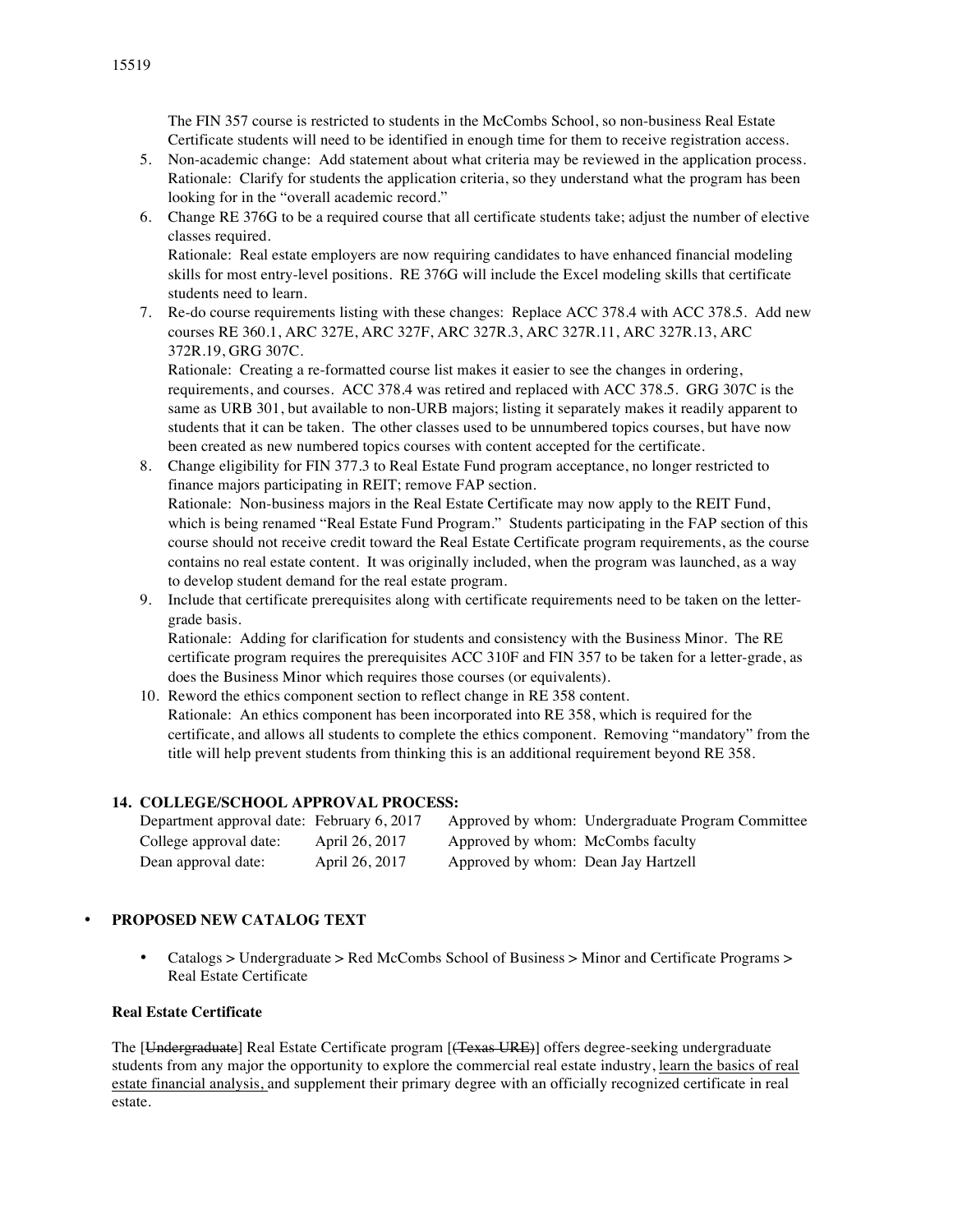The Real Estate Certificate program requires eighteen [18] semester hours of coursework as described below; students must also complete the following prerequisite courses: ACC 310F (for non-business students) or ACC 311 (for business students), and FIN 357 (for all students). [for nonbusiness students, Accounting 310F (may fulfill the quantitative reasoning flag) and Finance 320F; for business students, Finance 357].

In addition, nonbusiness students are strongly urged to complete Economics 301, or 304K and 304L, and a course in introductory statistics.

Upon obtaining credit [or registration] for ACC 310F or ACC 311 [the designated prerequisite course(s)], a student with upper-division standing may [formally] apply for conditional admission to the certificate program by the application deadline. [Upon acceptance, non-business majors must request a registration waiver for FIN 357, the other prerequisite course.] Admission to the program is based on students' overall academic record, including, but not limited to, hours and number of courses taken in residence, demonstrated interest in real estate, and overall UT grade point average [and their performance in the required prerequisite course(s)]. The courses necessary to complete the Real Estate Certificate [<del>Texas URE</del>] may have additional prerequisites, and admission to the program and instructor approval are  $[\frac{1}{2}$  required as  $[\frac{1}{2}]$  conditions of enrollment in some courses. At least half of the required certificate coursework must be completed in residence at The University of Texas at Austin.

The certificate requirements are:

- 1. R E 358 Introduction to Real Estate and Urban Land Development
- 2. R E 376G Real Estate Investment
- 3. Four of the following (at least six hours from outside of the McCombs School; for students who complete the Real Estate Fund program at least three hours from outside of the McCombs School):

*McCombs School of Business courses:*

- § Only one may be counted from: R E 360 (Topic 1: *Taxation of Real Estate Investments*), or ACC 378 (Topic 5: *Taxation of Real Estate Investments*) (for accounting majors and minors only), or ACC 326 Intermediate Accounting (for business majors only)
- § FIN 377 Advanced Investment Analysis (Topic 3: *Security Analysis)* (acceptance to the Real Estate Fund program required)
- LEB 363 Real Estate Law
- R E 378K Real Estate Finance and Syndication

*Courses from other schools:*

- ARC 308 Architecture and Society (may fulfill the global cultures flag)
- ARC 318K World Architecture: Origins to 1750 (may fulfill the global cultures and writing flags)
- ARC 318L World Architecture: The Industrial Revolution to the Present (may fulfill the global cultures and writing flags)
- ARC 327C Urban Design History, Theory, and Criticism
- ARC 327E Alternative Real Estate Action
- ARC 327F American Dream: Status Quo and Alternatives
- ARC 327R (Topic 3: *City as Form and Idea*)
- ARC 327R (Topic 11: *Global Housing Challenge*)
- ARC 327R (Topic 13: *Managing the Design Project*)
- ARC 327R (Topic 19: *Urban Land Institute Workshop*)
- ARC 342E History and Theories of Landscape Architecture I
- ARC 342F History and Theories of Landscape Architecture II
- ARC 350R (pre-approved topics only),
- ARE 323K Project Management and Economics
- ARE 358 Cost Estimating in Building Construction
- ARE 366 Contracts, Liability, and Ethics (may fulfill the ethics and leadership flag)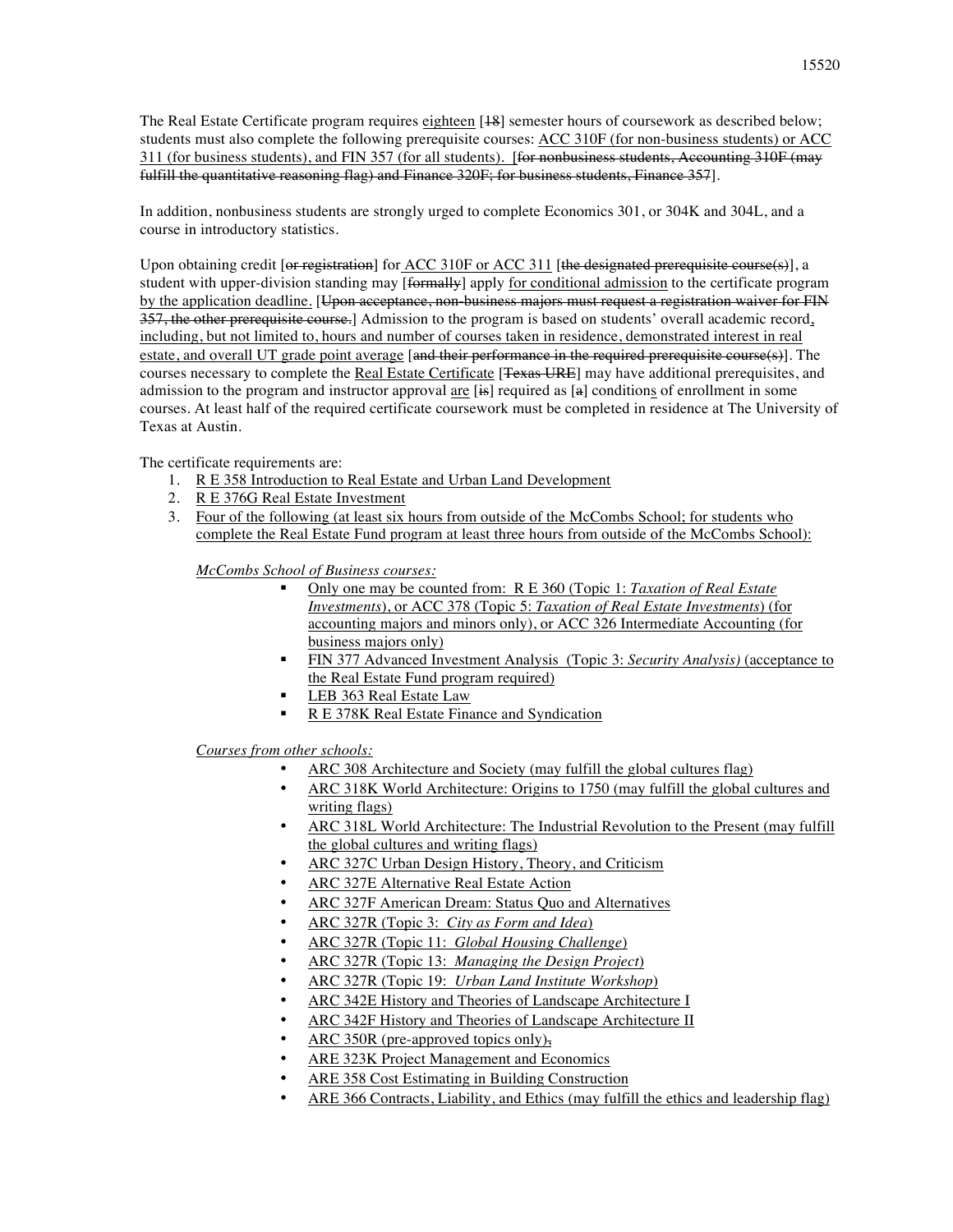- ARE 376 Building Information Modeling for Capital Projects
- CRP 369K Principles of Physical Planning (may fulfill the writing flag)
- **ECO 334K Urban Economics**
- ECO 334L Regional Economics
- GRG 307C (or URB 301) Introduction to Urban Studies
- GRG 310C Spatial Data and Analysis
- GRG 337 The Modern American City
- GRG 356T Topics in Geography (Topic 1: *The Culture of Cities*) (may fulfill the cultural diversity in the United States flag)
- GRG 360G Environmental Geographic Information Systems (may fulfill the quantitative reasoning flag)
- URB 301 (or GRG 307C) Introduction to Urban Studies (for urban studies majors only) (may fulfill the cultural diversity in the United States flag)
- URB 354 Topics in Urban Society and Culture (Topic 7: *Vienna: Memory and the City*)
- [3. R E 358 Introduction to Real Estate and Urban Land Development
- Two of the following:
	- a. R E 376G Real Estate Investment
	- b. R E 378K Real Estate Finance and Syndication
	- c. LEB 363 Real Estate Law
- 4. Three of the following:
	- a. ACC 378 Contemporary Accounting Topics (Topic 4: *Real Estate Accounting*) or ACC 326 Financial Accounting Intermediate, for business majors only
	- b. ARE 323K Project Management and Economics , ARE 358 Cost Estimating in Building Construction, ARE 366 Contracts, Liability, and Ethics (may fulfill the ethics and leadership flag), ARE 376 Building Information Modeling for Capital Projects
	- ARC 308 Architecture and Society (may fulfill the global cultures flag), ARC 318K World Architecture: Origins to 1750 (may fulfill the global cultures and writing flags), ARC 318L World Architecture: The Industrial Revolution to the Present (may fulfill the global cultures and writing flags), ARC 327C Urban Design History, Theory, and Criticism, ARC 350R (approved topics), ARC 342E History and Theories of Landscape Architecture I, ARC 342F History and Theories of Landscape Architecture II
	- d. CRP 369K Principles of Physical Planning (may fulfill the writing flag)
	- e. ECO 334K Urban Economics , ECO 334L Regional Economics
	- f. FIN 377 Advanced Investment Analysis (Topic 3: *Security Analysis)* (for finance majors in the REIT Fund Program or the Financial Analysis Program only)
	- g. GRG 310C Spatial Data and Analysis , GRG 337 The Modern American City, GRG 356T Topics in Geography (Topic 1: *The Culture of Cities)* (may fulfill the cultural diversity in the United States flag), GRG 360G Environmental Geographic Information Systems (may fulfill the quantitative reasoning flag)
	- h. LEB 363 Real Estate Law (for non-business majors only)
	- **R E 376G Real Estate Investment (for non-business majors only)**
	- R E 378K Real Estate Finance and Syndication (for non-business majors only)
	- k. URB 301 Introduction to Urban Studies (for urban studies majors only) (may fulfill the cultural diversity in the United States flag), URB 354 Topics in Urban Society and Culture (Topic 7: *Vienna: Memory and the City*)]

Other courses may be considered for approval if the topic is deemed appropriate by the [Undergraduate] Real Estate Certificate [P]program office.

#### **Other Certificate Requirements**

The student must satisfy the courses used to fulfill certificate prerequisites and requirements on the letter-grade basis. He or she must earn a combined grade point average of at least 2.00 in these courses.